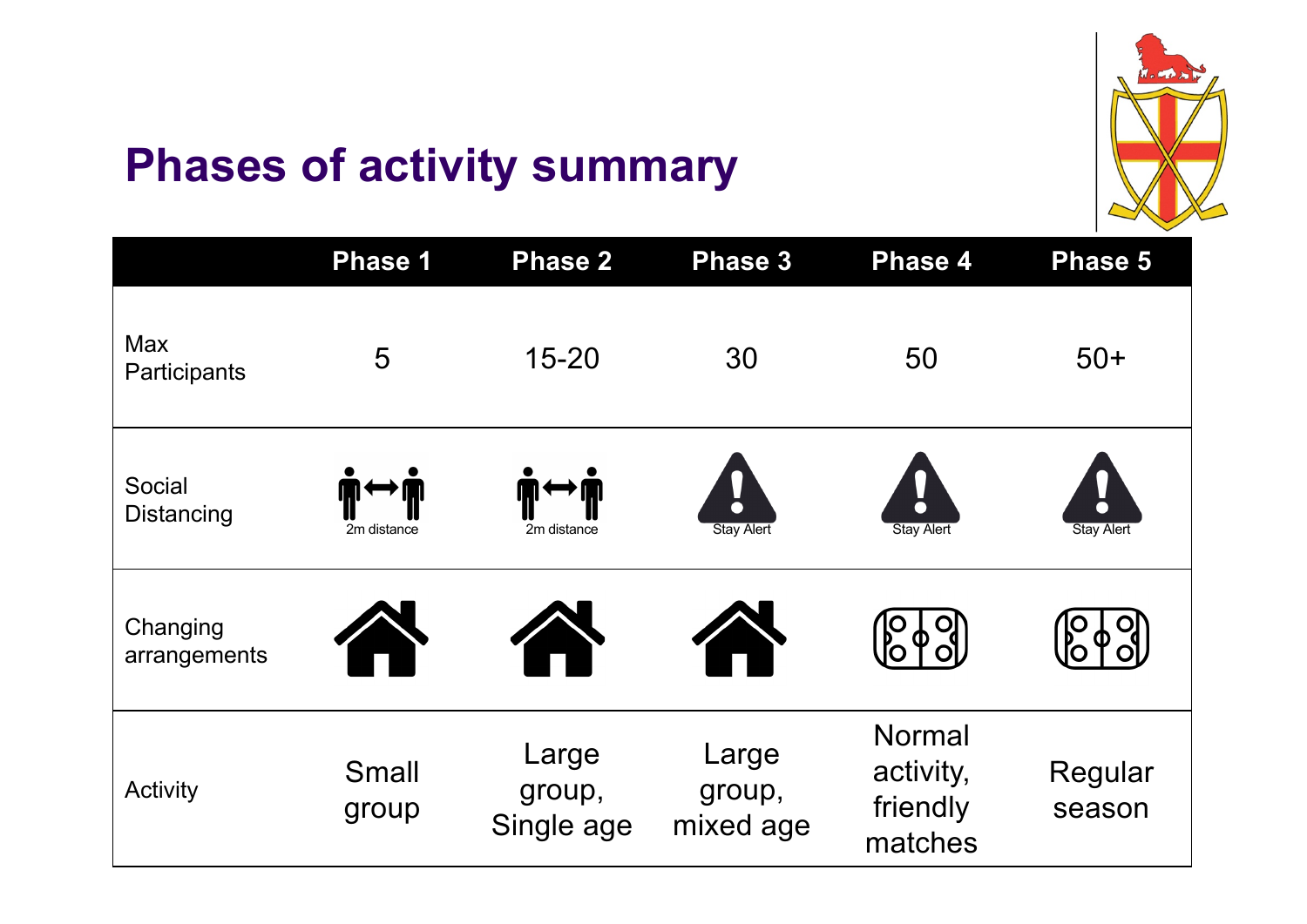

# **Return from 2nd December**

|                         | <b>Tier 1</b> | <b>Tier 2</b> | <b>Tier 3</b> |
|-------------------------|---------------|---------------|---------------|
| <b>NIHL National*</b>   | Phase 4       | Phase 4       | Phase 4       |
| <b>NIHL Division 1*</b> | Phase 3       | Phase 3       | Phase 3       |
| <b>NIHL Division 2</b>  | Phase 2/3     | Phase 2       | N/A           |
| <b>WNIHL Elite*</b>     | Phase 3       | Phase 3       | Phase 3       |
| <b>WNIHL Premier*</b>   | Phase 3       | Phase 3       | Phase 3       |
| <b>WNIHL Division 1</b> | Phase 2/3     | Phase 2       | N/A           |
| Under 20                | Phase 2/3     | Phase 2       | N/A           |
| Under 18 and<br>below   | Phase 3       | Phase 3       | Phase 3       |
| Recreational            | Phase 2/3     | Phase 2       | N/A           |
| <b>Universities</b>     | Phase 2/3     | Phase 2       | N/A           |

\* Subject to application and approval for Elite Status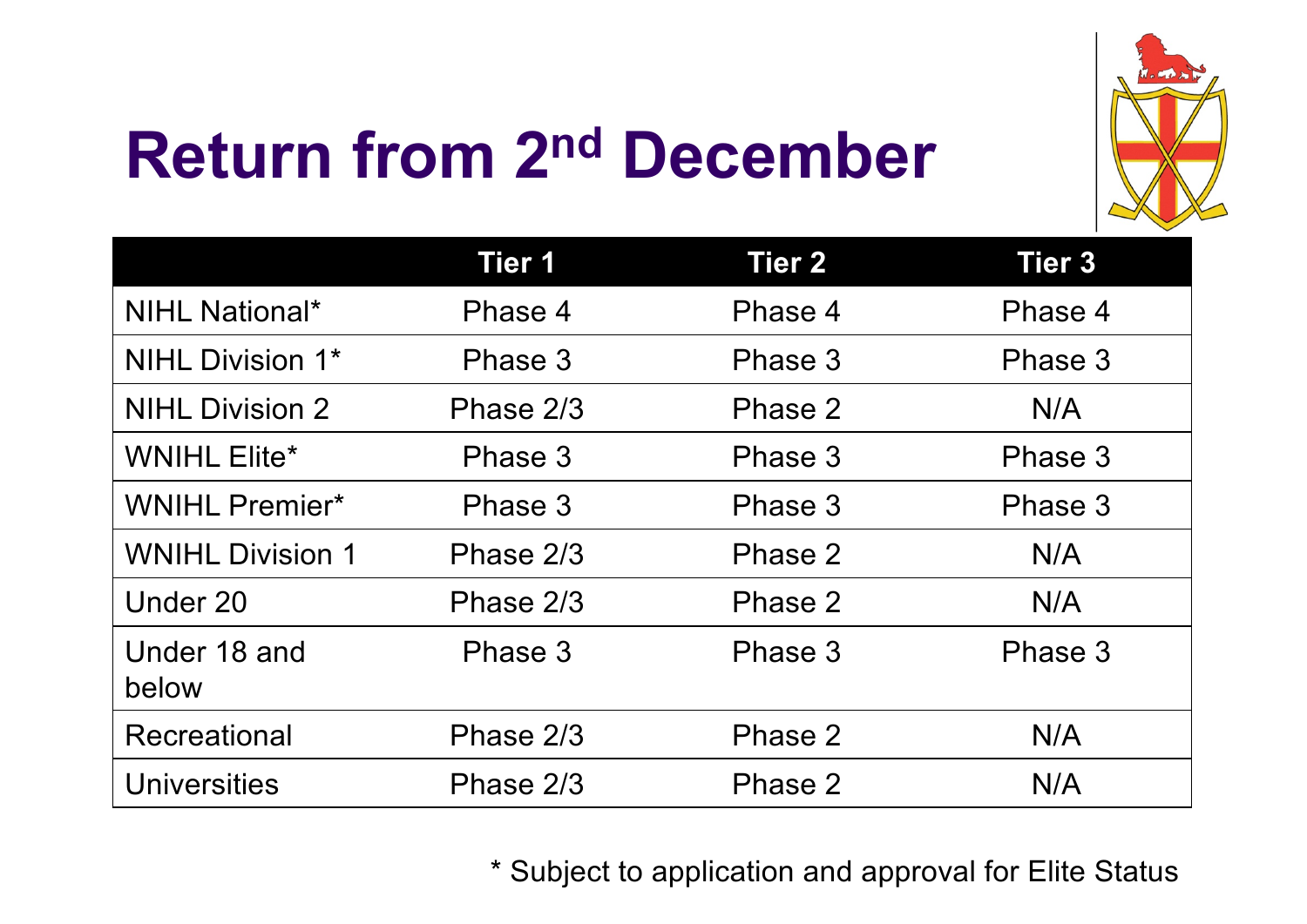

### **Return from 2nd December**

#### **Notes for Under 18 Participation**

- $\bullet$  Under 18s and athletes with disabilities are exempt from the restrictions in all tiers. This is exactly the same as before the second national lockdown
- Definition of under 18 is based on being under 18 on 31 August 2020.

#### **Spectators**

- **All tiers: Parent/guardian** supervision is permitted (one per participant).
- **Tier one and two:** Up to 50% or 1000 capacity for elite sport only.
- **Tier three: No spectators.**

#### **Notes for Over 18 Participation**

- l **Tier one:** Phase 2 of EIHA RTP for up to 30, Phase 3 of EIHA RTP within a bubble of 6.
- **Tier two: Phase 2 of FIHA RTP** for up to 30, no interaction between individuals.
- **Tier three:** No activity allowed.

#### **Note**

Activities within Tier 3 areas are only allowed for elite athletes, people with a disability, supervised activities for children and for formal education or training purposes.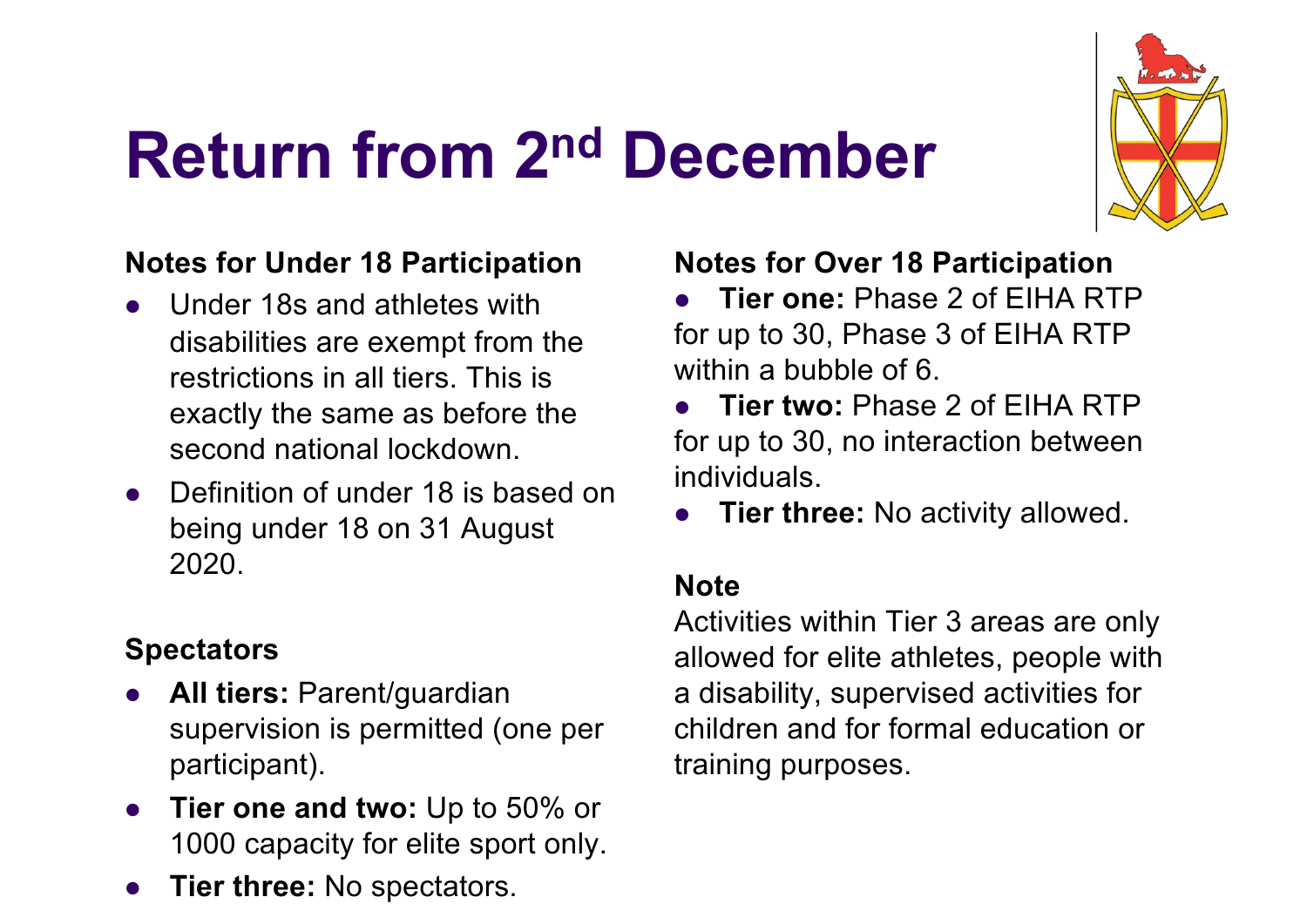### **Pilot Games at each level**



- $\bullet$  Between  $7<sup>th</sup>$  December and 14<sup>th</sup> December clubs at the following levels may play within a pilot game:
	- **NIHL Division 1**
	- **WNIHL Elite**
	- WNIHL Premier
	- <sup>l</sup> U18 and below
- Priority given to higher level teams with all clubs required to deliver Covid protocols issued.
- All teams and players should be fully registered with the EIHA.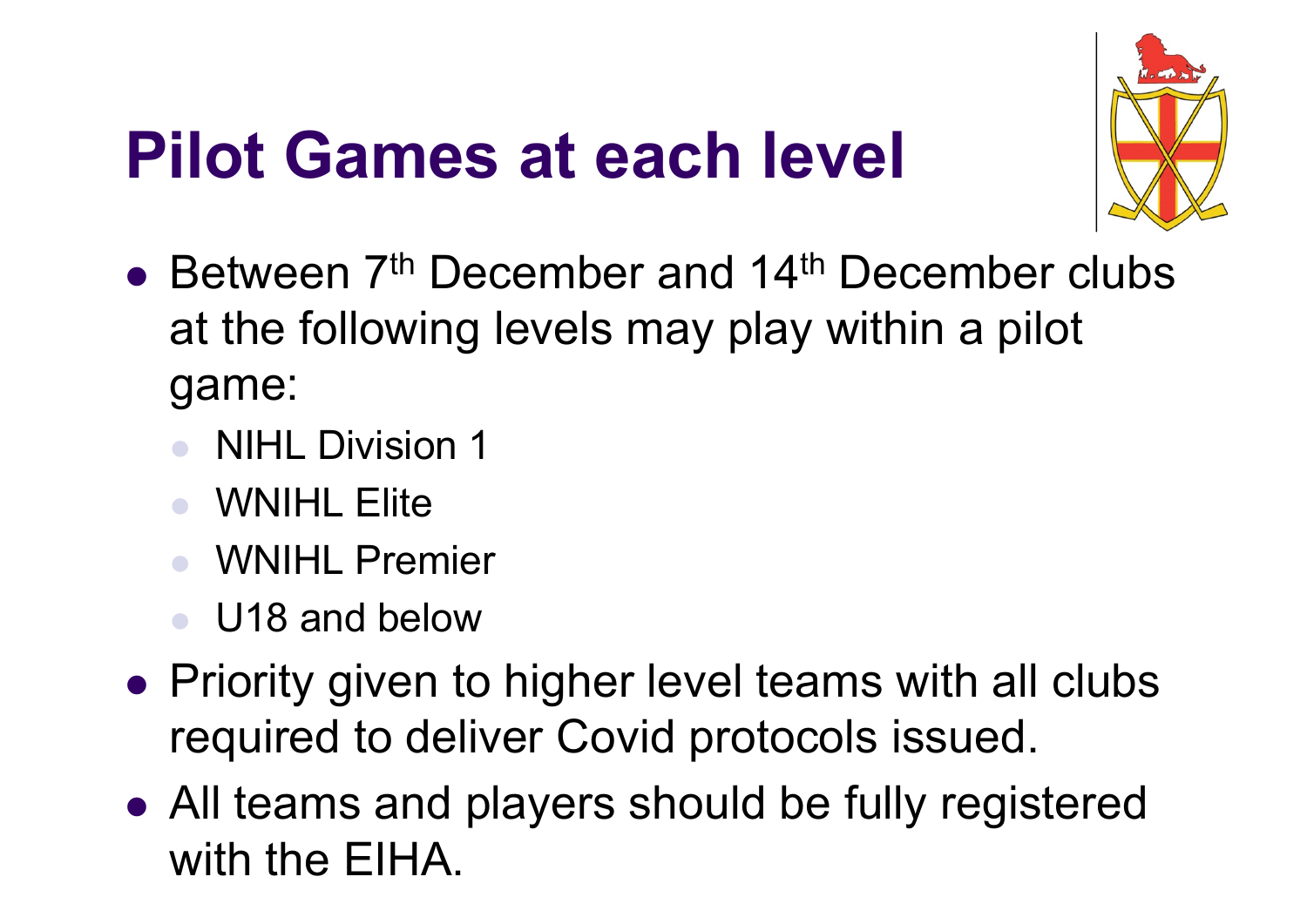

# **Return from 14th December**

|                         | <b>Tier 1</b> | <b>Tier 2</b> | <b>Tier 3</b> |
|-------------------------|---------------|---------------|---------------|
| <b>NIHL National*</b>   | Phase 4       | Phase 4       | Phase 4       |
| <b>NIHL Division 1*</b> | Phase 4       | Phase 4       | Phase 4       |
| <b>NIHL Division 2</b>  | Phase 2/3     | Phase 2       | N/A           |
| <b>WNIHL Elite*</b>     | Phase 4       | Phase 4       | Phase 4       |
| <b>WNIHL Premier*</b>   | Phase 4       | Phase 4       | Phase 4       |
| <b>WNIHL Division 1</b> | Phase 2/3     | Phase 2       | N/A           |
| Under 20                | Phase 2/3     | Phase 2       | N/A           |
| Under 18 and<br>below   | Phase 4       | Phase 4       | Phase 4       |
| Recreational            | Phase 2/3     | Phase 2       | N/A           |
| <b>Universities</b>     | Phase 2/3     | Phase 2       | N/A           |

\* Subject to application and approval for Elite Status